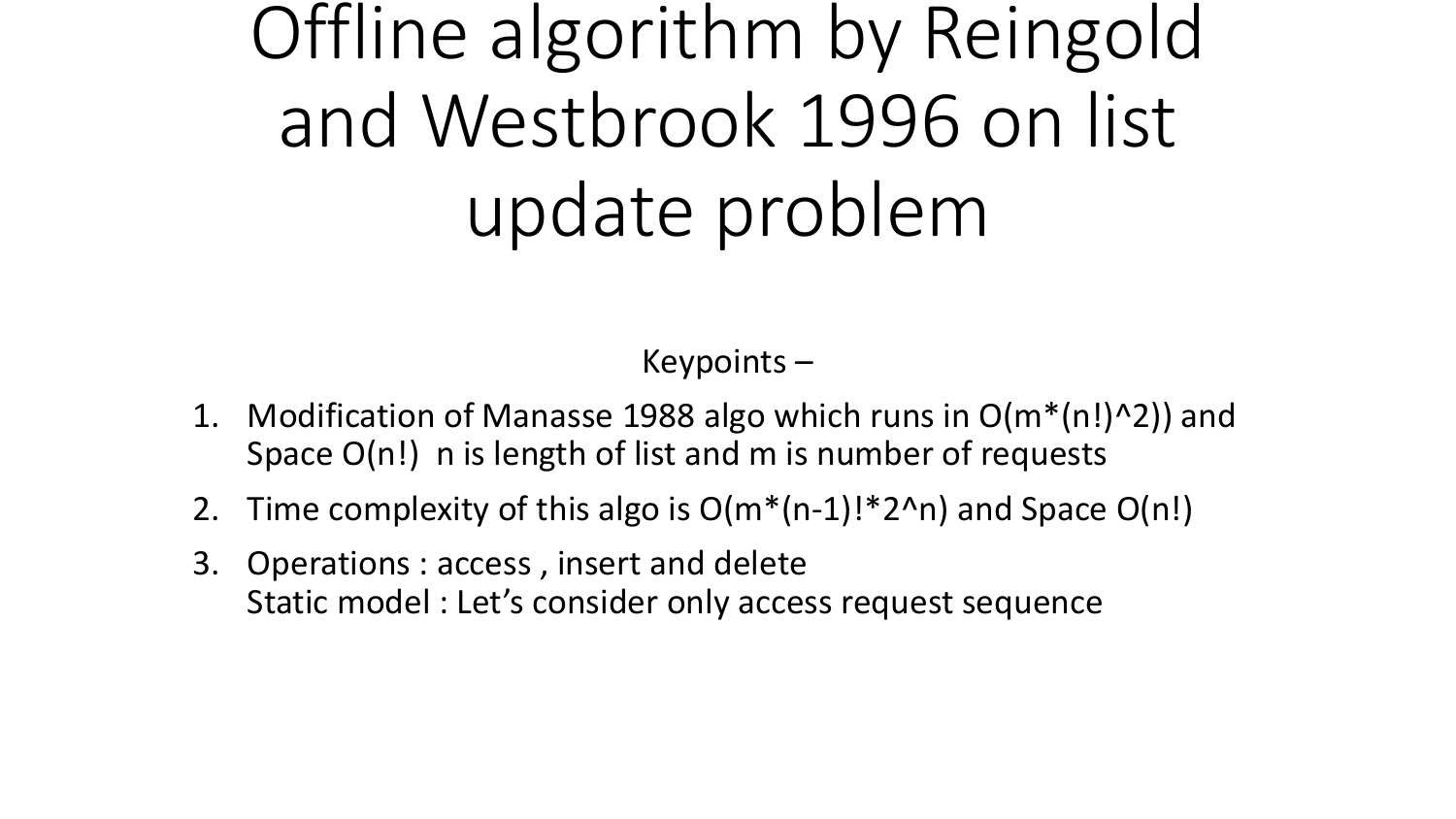## List update problem and Offline algorithm

• **Access cost**  $-$  Access is done by starting from start of list and searching till the point you find requested item.

**Cost of access =** position of element in list #cost is not same as time complexity

- **Exchange cost** two items in the list can be transposed side by side for lower access cost in future. **Exchange cost =** no. of exchanges required to convert the list to other list
- **Total cost =**  $\sum$  **(access cost + exchange cost)**
- Offline algorithm is an algo. that will give total cost for any request sequence given.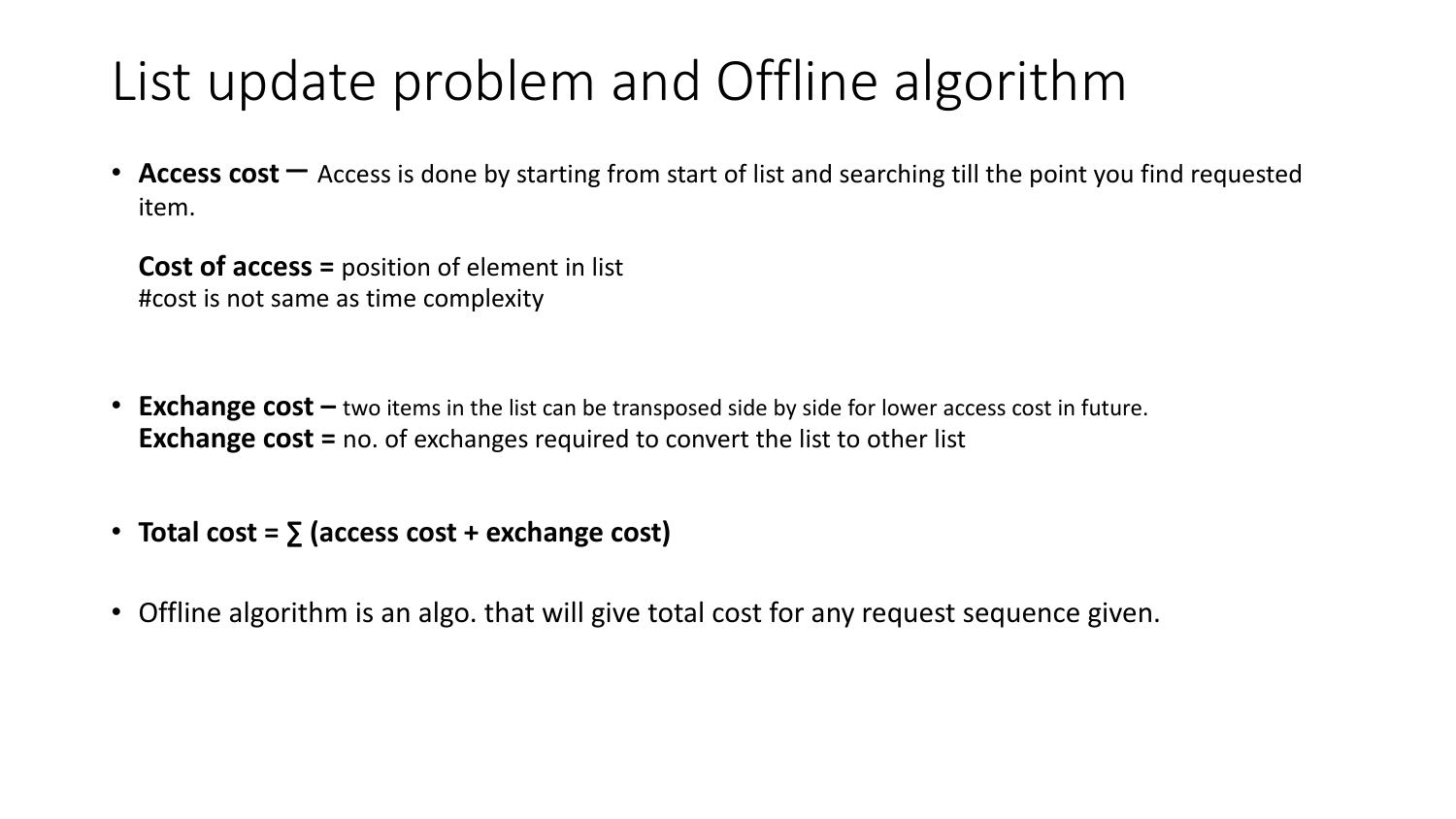## *Common Terminologies*

- Initial list is **L**<sub>0</sub> and sequence of requests  $\mathbf{\hat{d}} = \langle r_1, r_2, ..., \dots \dots \dots \rangle$ ,  $r_m >$
- **Free exchanges -** Immediately *after*item is accessed that item can be moved forward in the list by repeated exchanges. This is called as free exchanges. They won't cost us anything.
- **Paid exchanges** List can also be rearranged by paid exchanges . For each exchange 1 unit cost. Paid exchanges may also be done *before* the first request arrives.
- *If request sequence is of access requests only then free exchanges are not at all necessary for optimum cost calculation* .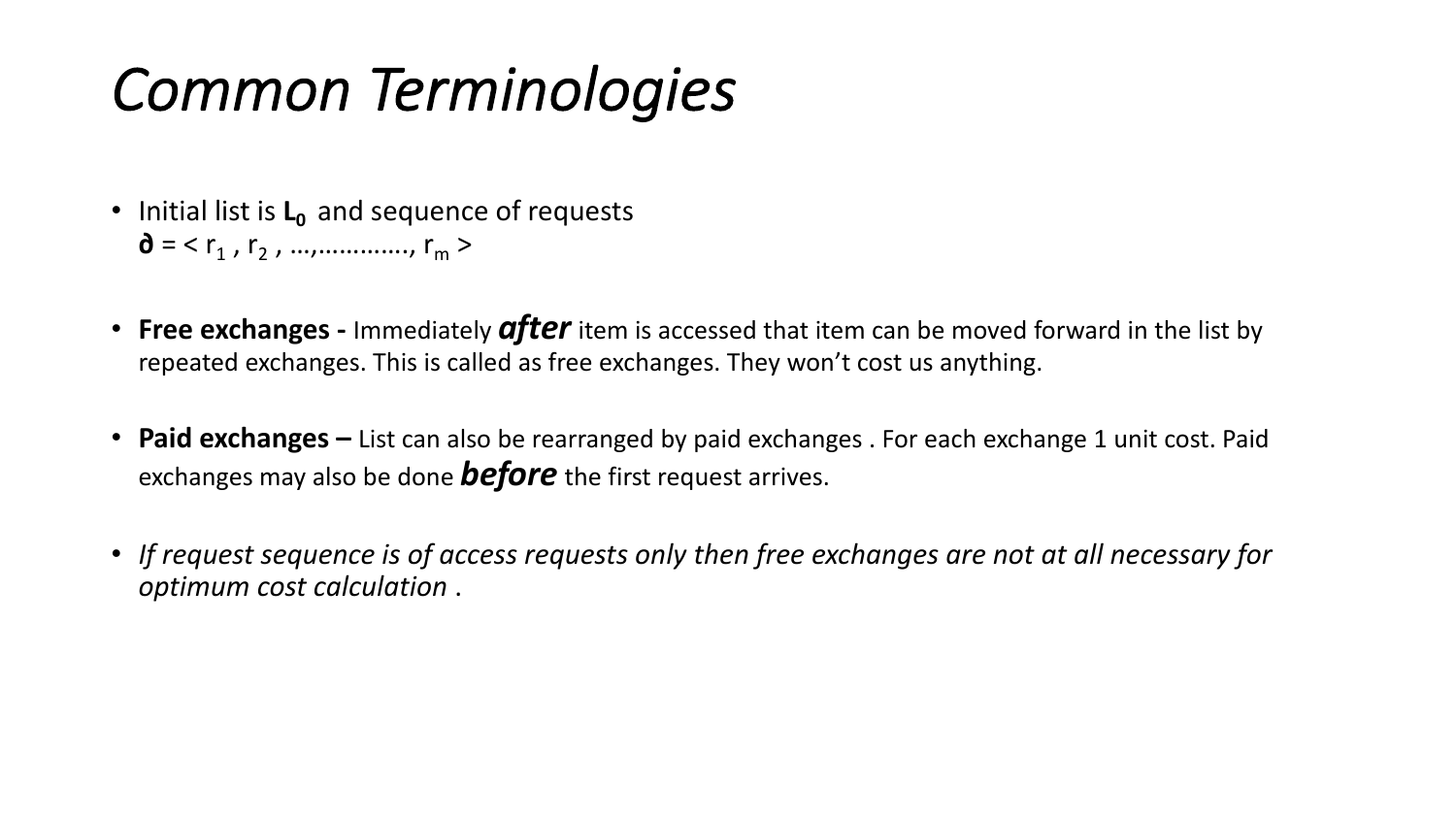• *Given request sequence* :  $\partial = \langle r_1, r_2, ..., ... , r_m \rangle$ *service sequence:*  $B = \langle E_1, E_2, ..., ... , E_m \rangle$ 

where  $\boldsymbol{E}_i$  is sequence of exchanges to be performed between serving  $\boldsymbol{r}_{i-1}$  and  $\boldsymbol{r}_i$ 

Before first request is processed  $E_1$  is employed on  $L_0$  to form new list  $L_1$ before second request is processed  $E_2$  is employed on  $L_1$  to form new list  $L_2$ and so on.

- *Net cost* is defined as = *cost* (*L*<sub>0</sub>, ∂, *β*) when ß is employed service sequence.
- The minimum cost to service **∂** is denoted *opt (∂).*
- There are several service sequences that achieve the optimum cost. An optimum offline algorithm takes ∂ as input and computes opt(∂) and a service sequence that realizes this cost.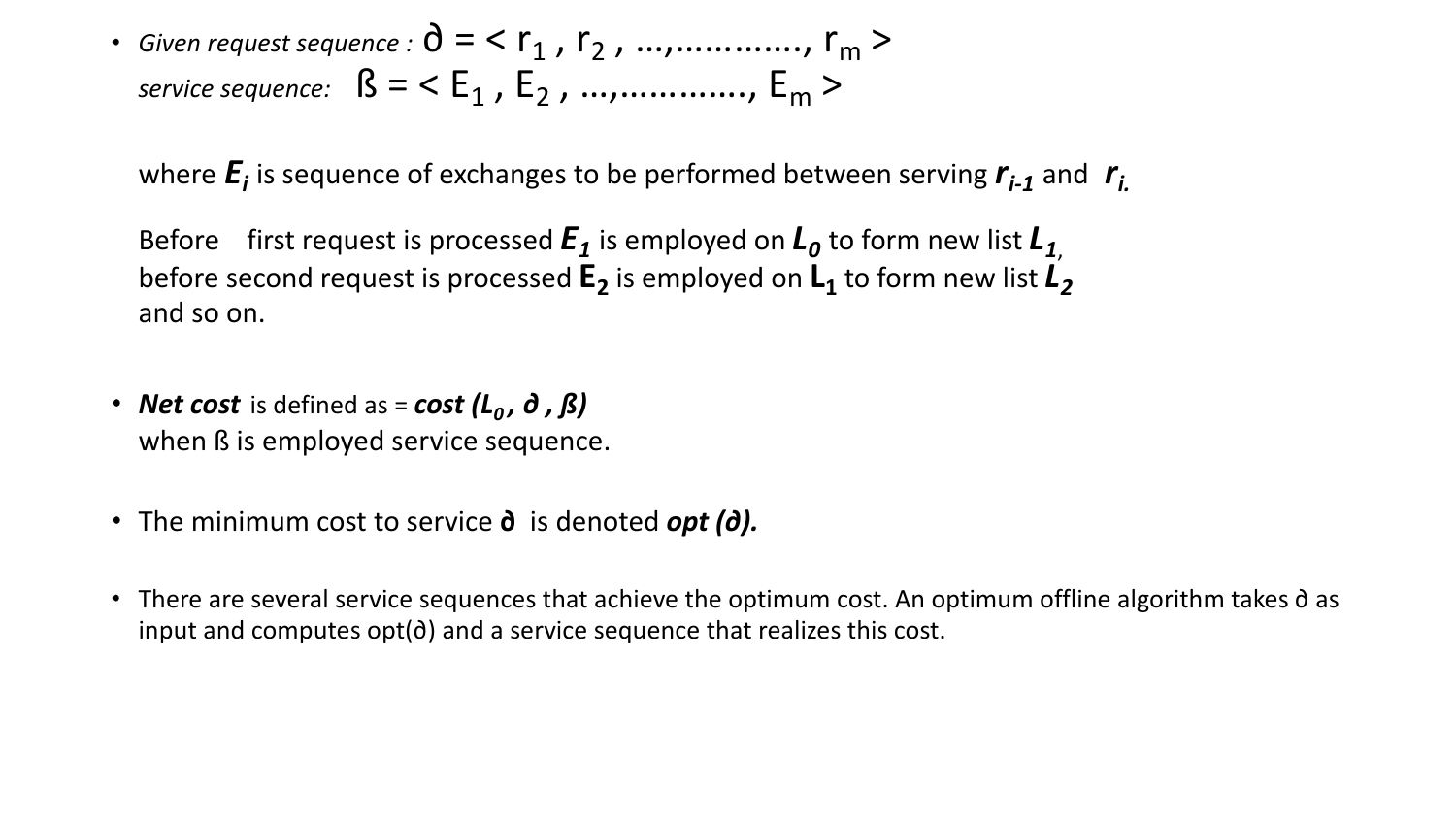#### • *Theorem 1* :

For any sequence of accesses  $\partial$ , there exists a service sequence containing no free exchanges that achieves the minimum cost to service  $\partial$  in the standard model.

### *Proof:*

.

*Let's consider service sequence with both paid and free exchanges allowed then we will transform that service sequence in only paid exchanges with the same cost.*

*Free exchange* : initial position at  $l \rightarrow$  then free exchanges to move to location m (m < l). Cost is only access cost = l

**Paid exchange :** Initial paid exchanges to move to location m and then access cost .  $\textsf{Exchanges} = \textsf{l-m}$  and  $\textsf{access cost} = \textsf{m}$ Net cost for this request  $=$  I;

• Hence, all free exchange requests can be turned to paid exchange requests with same cost.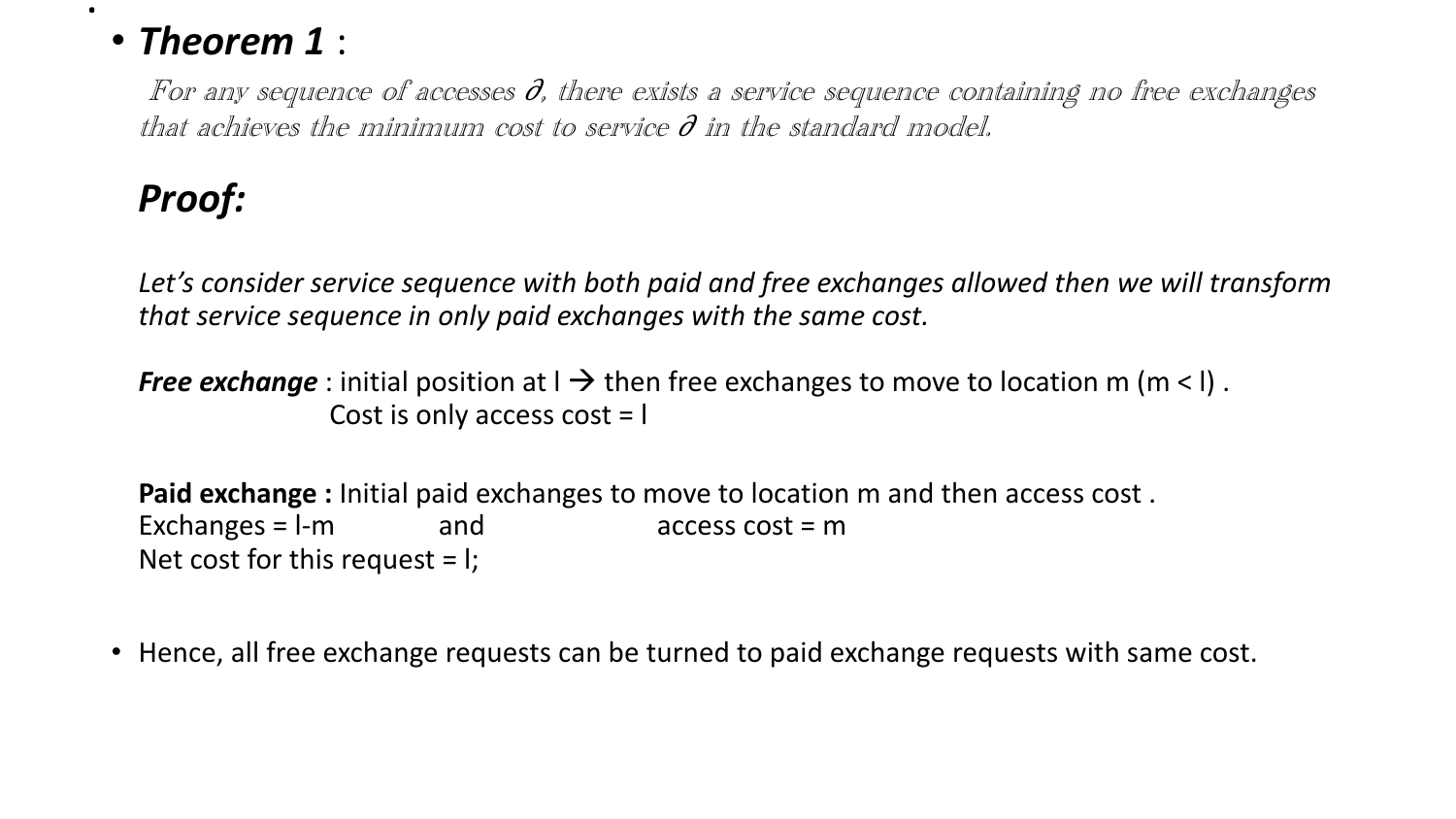#### • *Inversion table:*

The inversion table of a permutation L is a sequence  $(a_1, a_2, a_3, \ldots, a_n)$  where  $a_i$  is the number of elements less than i and to its right in L. Example :

Let, L<sub>0</sub> = < 1, 2, 3, 4, 5 > and **L<sub>1</sub>** = < **2**, **3**, **1**, **5**, **4**> *then inversion table is* $\leq$  **0, <b>1**, **1**, **0**, **1** >

• Inversion table can be used to identify every permutation of L uniquely and can be encoded by  $n(L) = n \sum_{j=2} a_j(j-1)I$ 

This will identify every permutation with unique code.

- Minimum number of exchanges of adjacent elements required to convert  $L_1$  to  $L_2$  is equal to  $\lim_{\epsilon \to 0}$   $\lim_{\epsilon \to 0}$  and is addition of COMPONENTS in inversion table.
- *Every permutation of L can be derived from L by exchange method of Johnson – Trotter algorithm*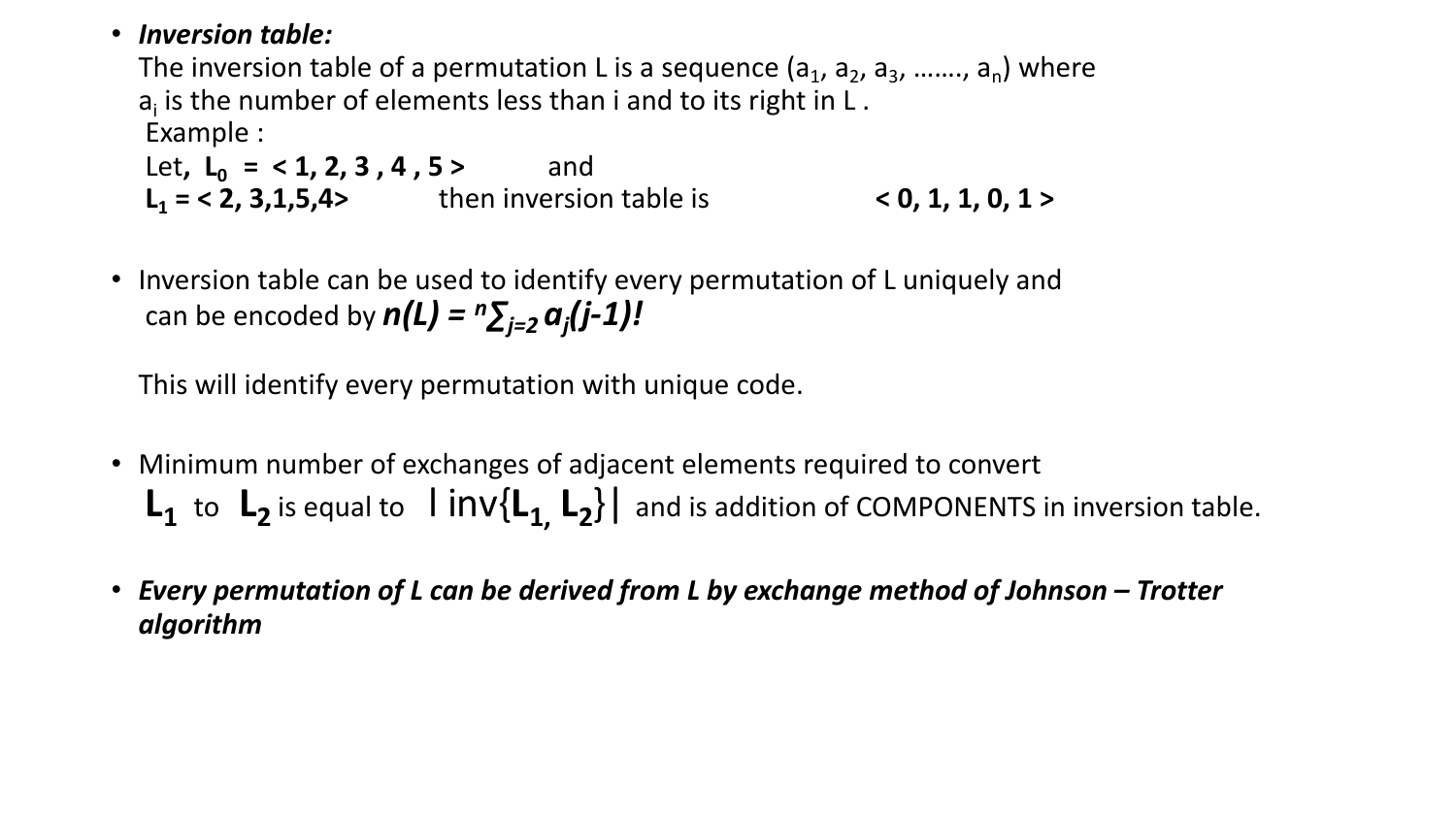## • **Motivation of Algorithm :**

Between each pair of accesses there are, n! ways to rearrange the list. We show that in computing opt(∂) it is possible to restrict our attention to at most 2<sup>n</sup> of these rearrangements.

#### • *Subset Transfer:*

*It is sequence of paid exchanges made just prior to the access(x) that moves a subset of items preceding x to to just behind x in such a way that relative order in subset is not changed.*

**Ex**. - <2,4,*1*,5,3> Let *access(1)* is called then lists that can form by subset transfer are:

**<2,4,1,5,3> <2,1,4,5,3> <4,1,2,5,3> <1,2,4,5,3>**

position of 1 is at  $k = 3$ then number of subset transfer lists formed are  $= 2^{k-1}$ 

*subsets(2,4) = null , [2], [4] , [2,4]*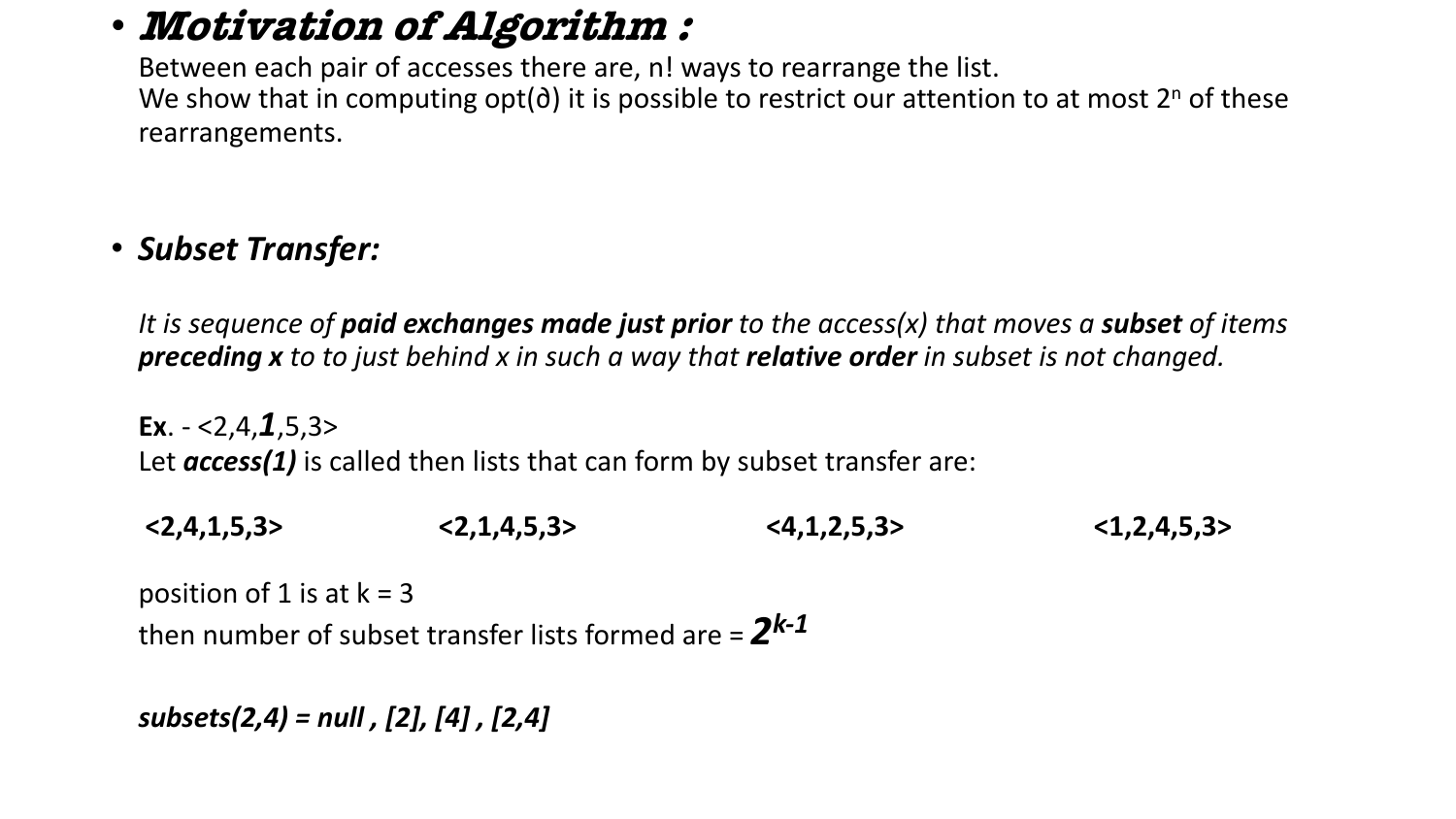#### • **Theorem 2 :**

Let  $\partial$  = <  $r_1$  ,  $r_2$  , …,………,  $r_m$  > be request sequence . Then there is an optimal service sequence **B** in which any rearrangement is subset transfer rearrangement.

#### *Proof*

*by induction over number of requests: For m = 1: trivially true as list L is also subset transfer of itself. Let it be true till (m-1) requests. We need to prove for m<sup>th</sup> request.* 

*Let*  $\beta$  = <  $E_1$ ,  $E_2$ , …, …,  $E_m$ ,  $E_m$  > be arbitrary service sequence which has only paid exchanges *…..(From Theorem 1)*

We will show that **ß** can be converted to **ß'** which has only subset transfer exchanges and *cost (L<sub>0</sub>, ∂, ß') ≤ cost (L<sub>0</sub>, ∂, ß) i.e an alternate path to reach same place with less cost and that path has only subset transfers .*

*Let L*<sup>1</sup> be list formed by  $E_1'$ . Inductive hypotheses on  $L_1'$  there exists (m-1) length optimal subset transfer service sequence from  $L_1$ '. First request  $r_1$  is access(x). L<sub>1</sub> be list after after applying  $E_1$  to L<sub>0</sub>.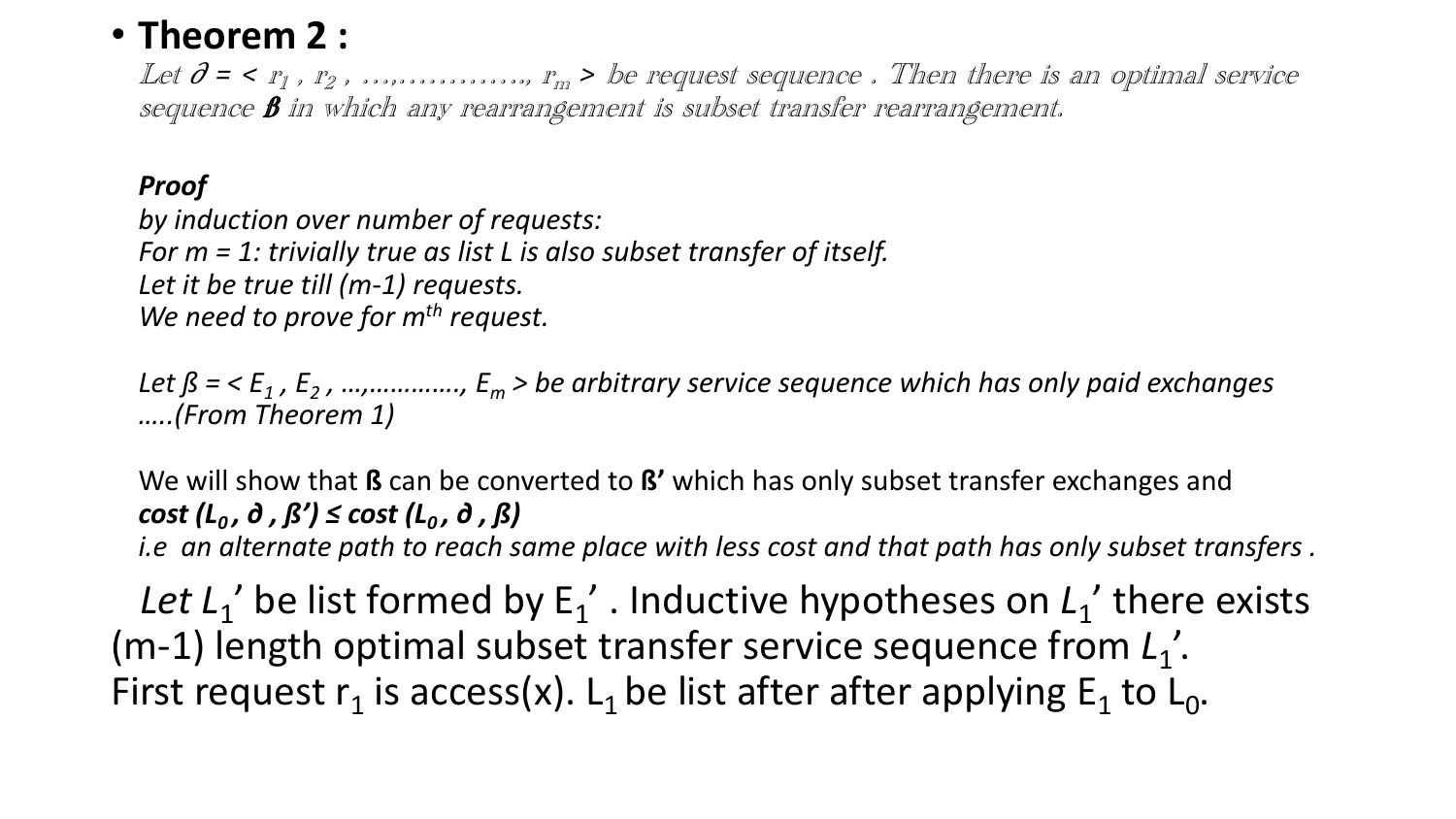

•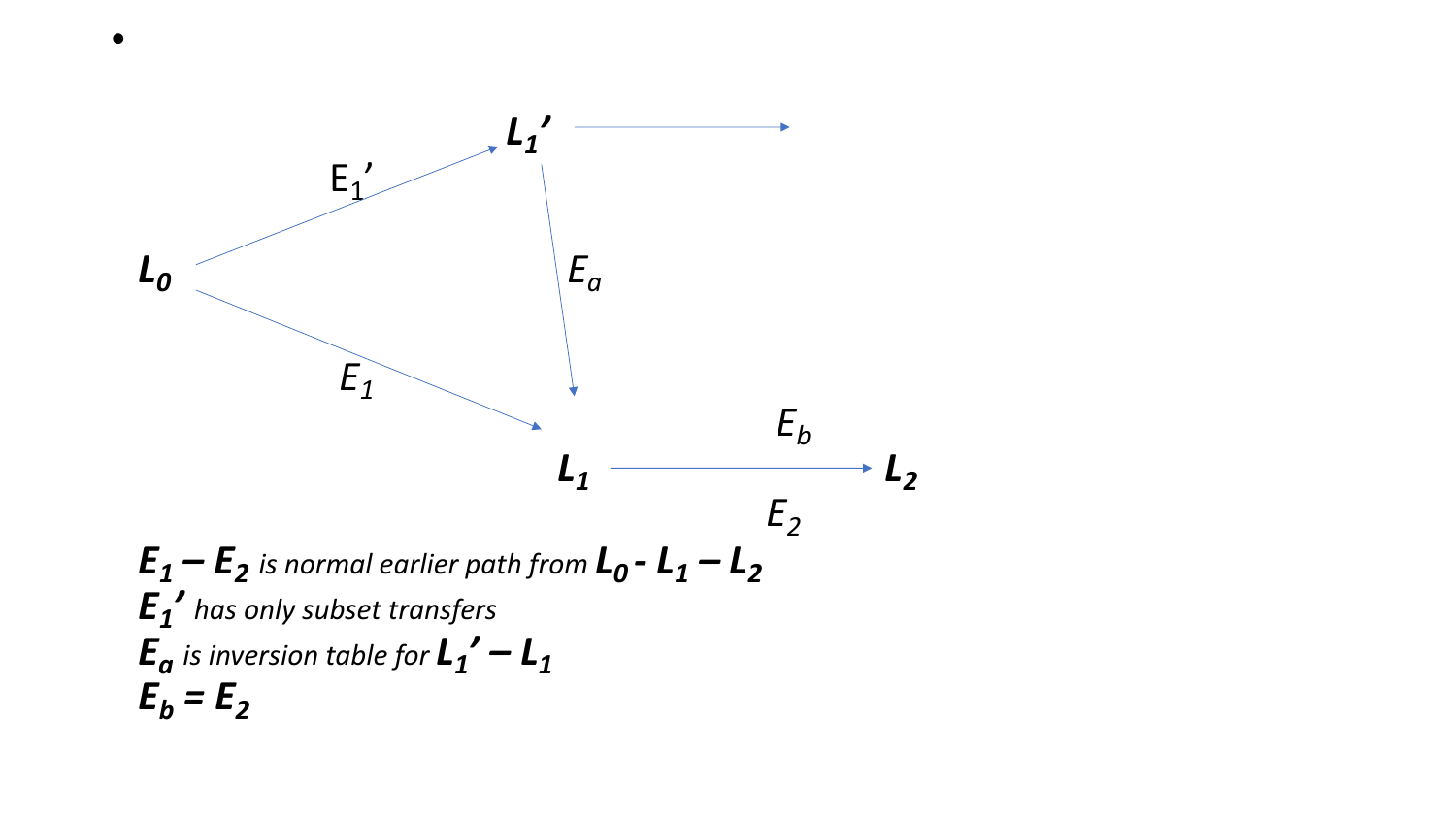• Let **R** be the items that are in front of x in both  $L_0$  and  $L_1$ ;



- let S be the items that are in front of x in  $L_0$  but behind x in  $L_1$
- Let **T** be the items that are behind x in  $L_0$  but in front of x in  $L_1$
- *Number of items in front of x in L<sub>1</sub> = r + t* Let,  $p_0$  *is number of exchanges in*  $E_1$ *access cost of*  $x = p_0 + r + t + 1$
- For subset *transfer*  $L_0$  *to*  $L_1$ ': no elements from back would move forward. Hence, T = null set *Let, p1 is number of exchanges in E1 '*  $\frac{1}{\pi}$  *access(x) from L<sub>1</sub>'= r* . Let, p<sub>2</sub> be number of exchanges of E<sub>a</sub> *Total cost from other path =*  $p_1 + r + 1 + p_2$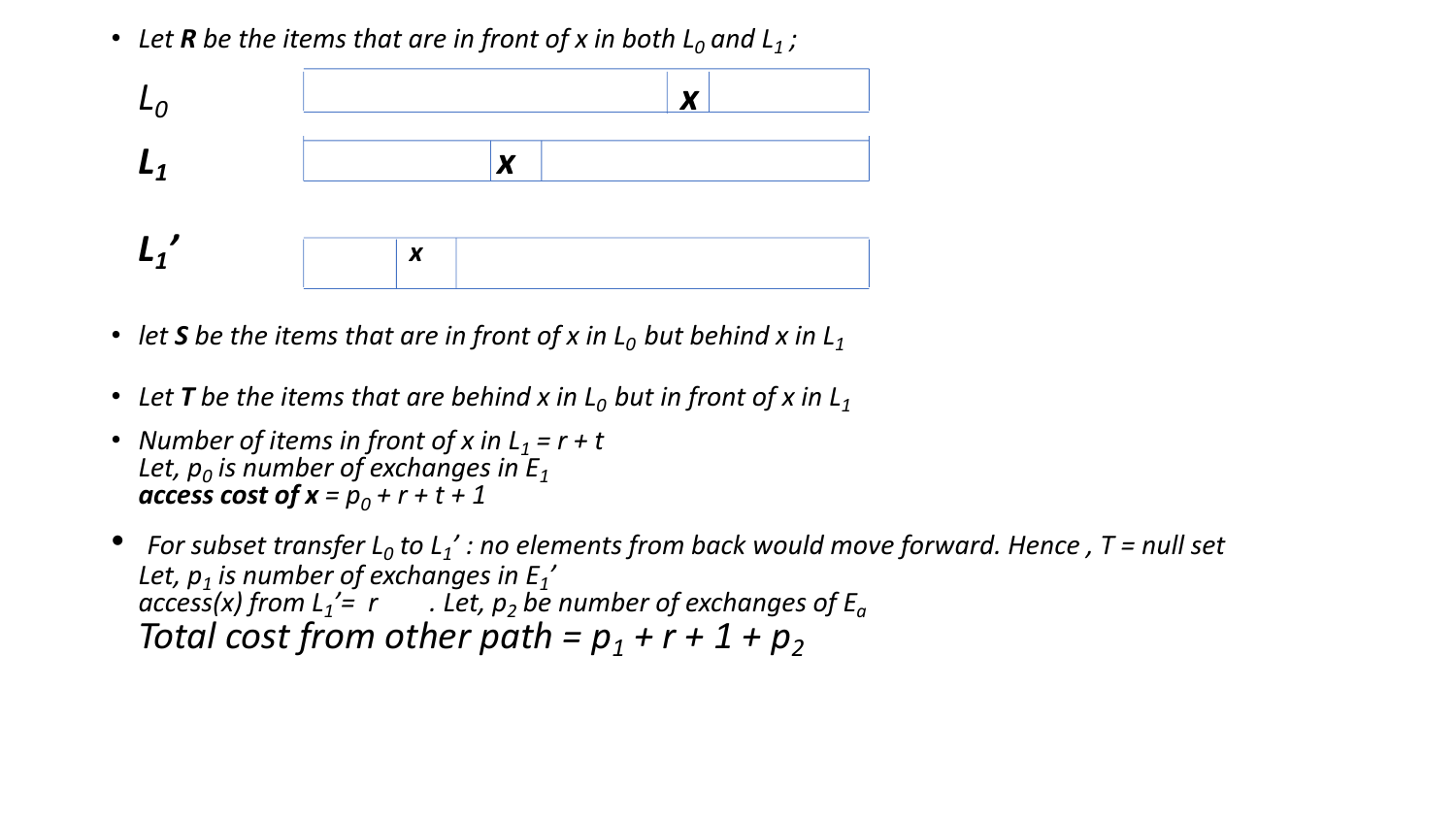## **Show,**  $p_0 \ge p_1 + p_2$

*inversion between*  $L_0$  *and*  $L_1'$  *must involve an element of S and either <i>x* or an element of **R**. *i.e of this form ({S},x) or ({S},{R})*

```
e.g – (1,2,3,4,5) is L<sub>0</sub> and
(2,3,1,4,5) is L'_1.
L_1 is subset transfer of L_0 over 3.
 R = \{2\} and S = \{1\}Inversions involved are (2,1) followed by (3,1)
```
- *No inversion between L<sub>1</sub>' and L<sub>1</sub> can be of this form. L<sub>1</sub>' is formed by subset transfer and we need to convert it to L1.*
- Hence, proved that 2 inversions are partition between  $L_0$  and  $L_1$ . *Hence, new path from L<sub>1</sub>' is the shortest path from L<sub>0</sub> to L<sub>1</sub>*

```
Hence, proved that p_0 \geq p_1 + p_2.
```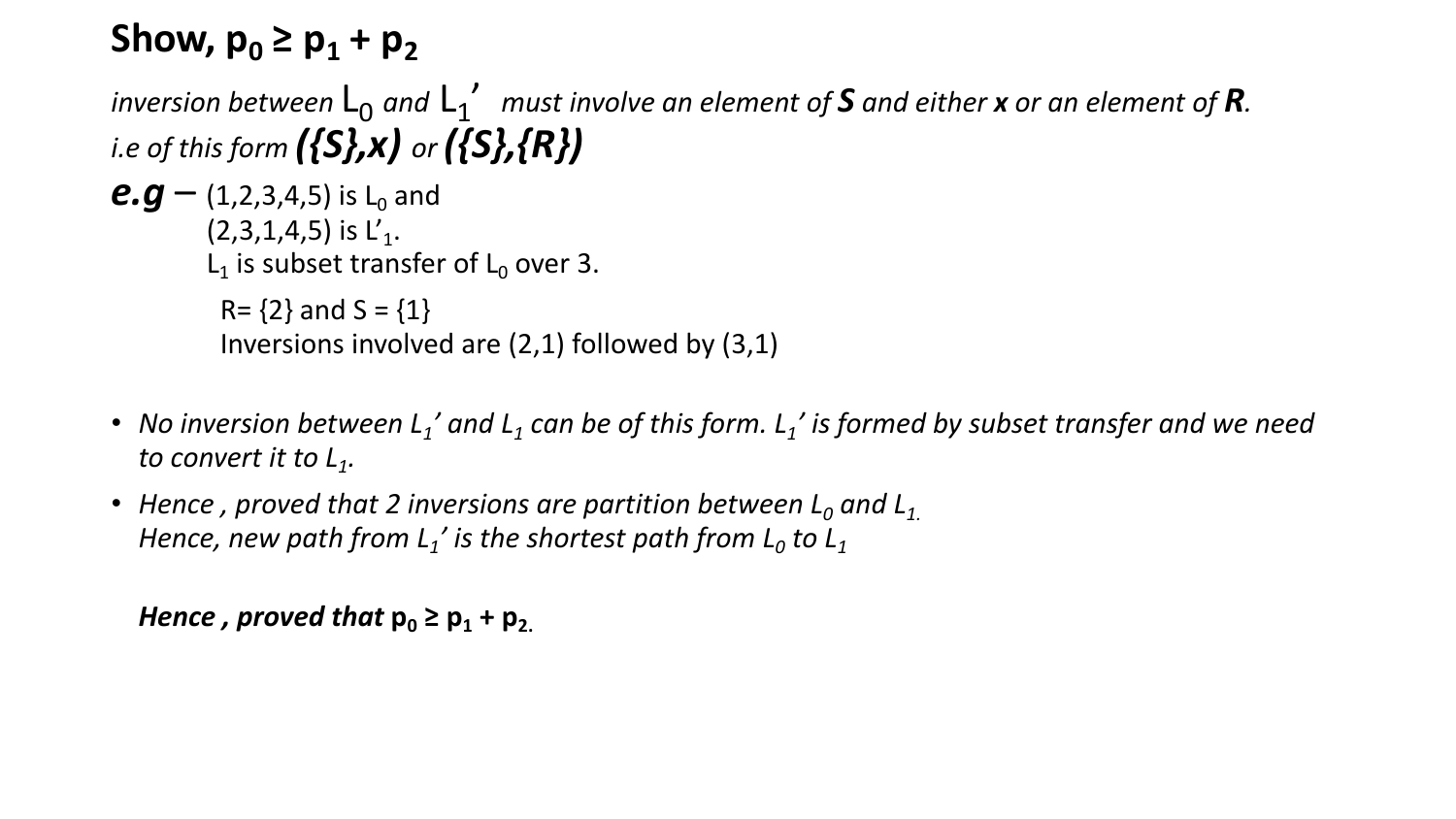#### • **Implementation Of Optimum algorithm**

*Let DYN(L , i) be optimum cost to service first i requests and after serving i requests we end with L starting from L0. POS(r , L) be position of r in L MOV*( $L_1$ ,  $L_2$ ) is inversion cost of  $L_1$  to  $L_2$ 

*DYN(L , 0) = MOV(L0 , L) # no requests are served yet*

• *DYN(L, i)* =  $min_{L'}$  { *DYN(L', i-1)* + *POS(r<sub>i</sub>, L')* + *MOV(L', L)* }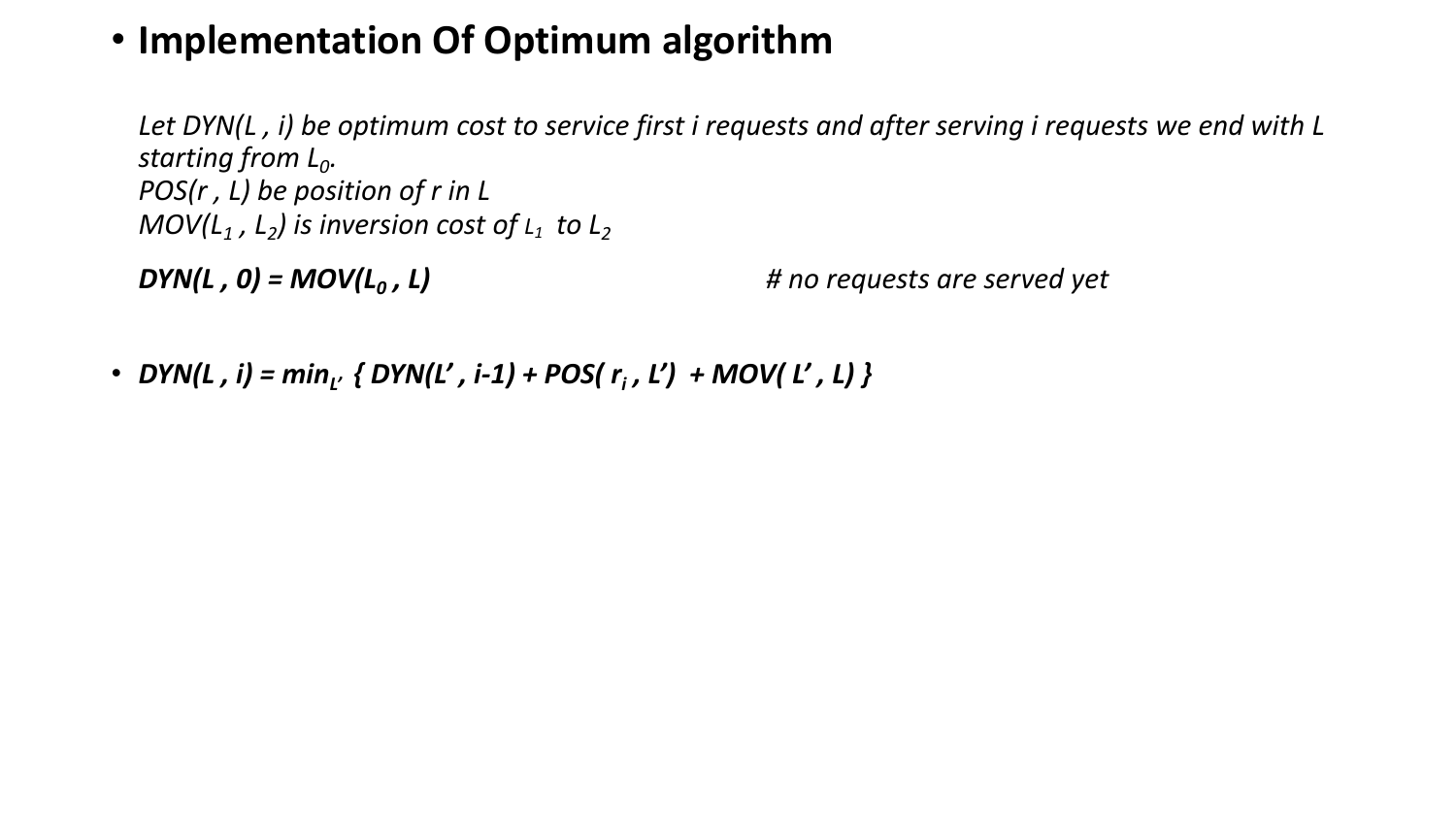



 $i-1$ 

 $\sim$ i $^{-1}$ 

 $DYN(L_1,i)$ 

. . M

 $n!$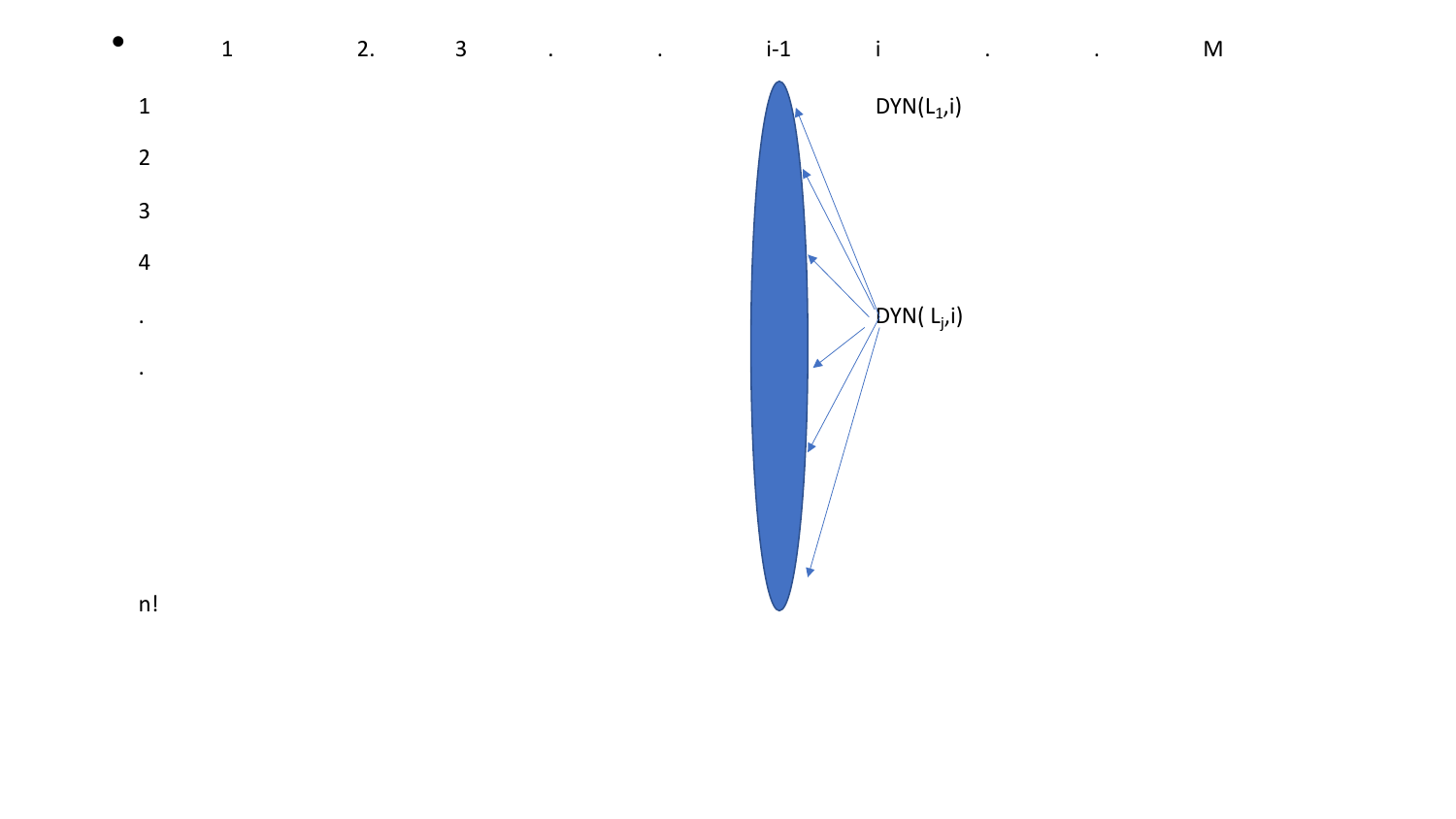• *By using Theorem 2 , we can consider only those Lists in the previous column whose subset transfer leads to Lj*

*Method to know number of such lists:*

• *Consider a row of k-1 girls followed by one Supervisor and n-k boys further.*

 $G_i$   $G_j$   $G_i$ 3 G  $G_{k-1}$   $S$   $B_{i}$   $B_{2}$   $B_{j}$ 3 . B 4 .  $B_{n-k-1}$ B1 will go and socialize with all girls this can be done in  $\left(\begin{array}{cc} k\\ l\end{array}\right)$  ways. B2 will now go and socialize with girls but he can't cross  $B_1$ -------  $\begin{pmatrix} k_{+1} \\ k_{-2} \end{pmatrix}$  ways. And so on. Sum of all these ways =  $\Big(\begin{array}{c} k\ 1 \end{array}\Big)$   $\;\;+\; \Big(\begin{array}{c} k\texttt{+1}\ 2 \end{array}\Big)$   $\;\;+\; \Big(\begin{array}{c} k\texttt{+2}\ 3 \end{array}\Big)$  $\left( \begin{array}{cc} h^{-1} & h^{-1} \\ h^{-1} & h^{-1} \end{array} \right) + 1$ 

Euler's identity : will add to  $\left(\begin{array}{cc} n \ k \end{array}\right)$